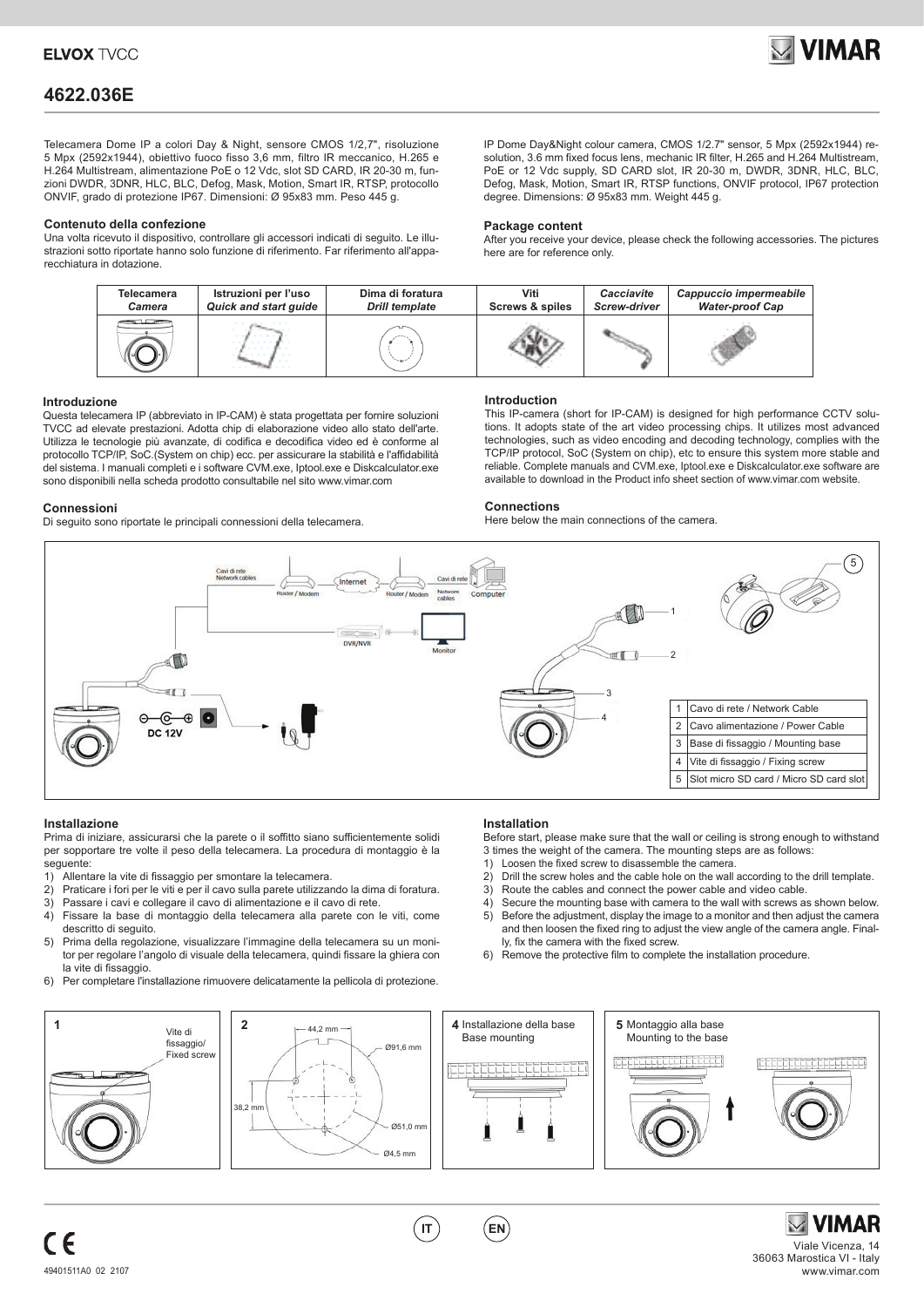

### **4622.036E**

### **Connessione alla rete Ethernet**

Come esempio, accediamo alla telecamera IP attraverso la LAN. In una LAN è possibile accedere in due modi:

- 1. Accesso tramite IP-Tool;
- 2. Accesso diretto tramite Internet Explorer

### **Accesso alla telecamera tramite IP-Tool**

- 1) Assicurarsi che la telecamera e il PC siano connessi alla LAN.
- 2) Eseguire il download di IP-Tool dalla sezione prodotto del sito https:\\www.vimar. com e installarlo sul computer. Infine, avviare IP-Tool come mostrato di seguito.

### **Network Connections**

- Here we take accessing IP camera via LAN for example. In LAN, there
- are two ways to access.
- 1. Access through IP-Tool;
- 2. Directly Access through IE Browser

#### **Access the camera through IP-Tool**

1) Make sure that the camera and the PC are well connected to the LAN. 2) download IP-Tool Product info sheet section of www.vimar.com website and then install it in the computer. After that, run the IP-Tool as shown below.



- 3) Modificare l'indirizzo IP. L'indirizzo IP predefinito di questa telecamera è 192.168.226.201. Fare click sulle informazioni della telecamera elencate nella tabella sopra riportata per visualizzare le informazioni di rete sulla destra. Modificare l'indirizzo IP e il gateway della telecamera e assicurarsi che l'indirizzo di rete si trovi nello stesso segmento della rete locale del computer. Modificare l'indirizzo IP del dispositivo in base alla situazione specifica.
- 3) Modify the IP address. The default IP address of this camera is 192.168.226.201. Click the information of the camera listed in the above table to show the network information on the right hand. Modify the IP address and gateway of the camera and make sure its network address is in the same local network segment as the computer's. Please modify the IP address of your device according to the practical situation



Ad esempio, l'indirizzo IP del computer in uso è 192.168.1.4. Di conseguenza l'indirizzo della telecamera deve essere cambiato in 192.168.1.X.

Dopo la modifica inserire la password di amministratore e fare clic sul pulsante "Modifica" per modificare l'impostazione.

A La password predefinita dell'amministratore è 123456.

4) Fare doppio clic sull'indirizzo IP, il sistema aprirà Internet Explorer per collegare l'IP-CAM. Internet Explorer scarica automaticamente i controlli ActiveX. Dopo il download viene visualizzata la finestra di accesso. Immettere User Name (Nome utente) e Password per accedere.

Il Nome Utente predefinito è admin, la Password è 123456

### **6.2 Accesso alla telecamera tramite Internet Explorer**

- Le impostazioni di rete predefinite sono indicate di seguito:
- Indirizzo IP: 192.168.226.201 HTTP:80
- Subnet Mask: 255.255.255.0 Porta Dati:9008
- Gateway: 192.168.226.1

A Il Nome Utente predefinito è admin, la Password è 123456

For example, the IP address of your computer is 192.168.1.4. So the IP address of the camera shall be changed to 192.168.1.X.

After modification, please input the password of the administrator and click "Modify" button to modify the setting.

The default password of the administrator is 123456.

4) Double-click the IP address and then the system will pop up the IE browser to connect IP-CAM.

IE browser will automatically download the Active X control.

- After downloading, a login window will pop up. Input the user name and password to login.
- $\triangle$  The default password of the administrator is 123456.

#### **6.2 Directly Access Through IE**

The default network settings are as shown below: IP address: 192.168.226.201 HTTP:80 Subnet Mask: 255.255.255.0 Data Port:9008 Gateway: 192.168.226.1  $\triangle$  The default user is admin, password of the administrator is 123456.



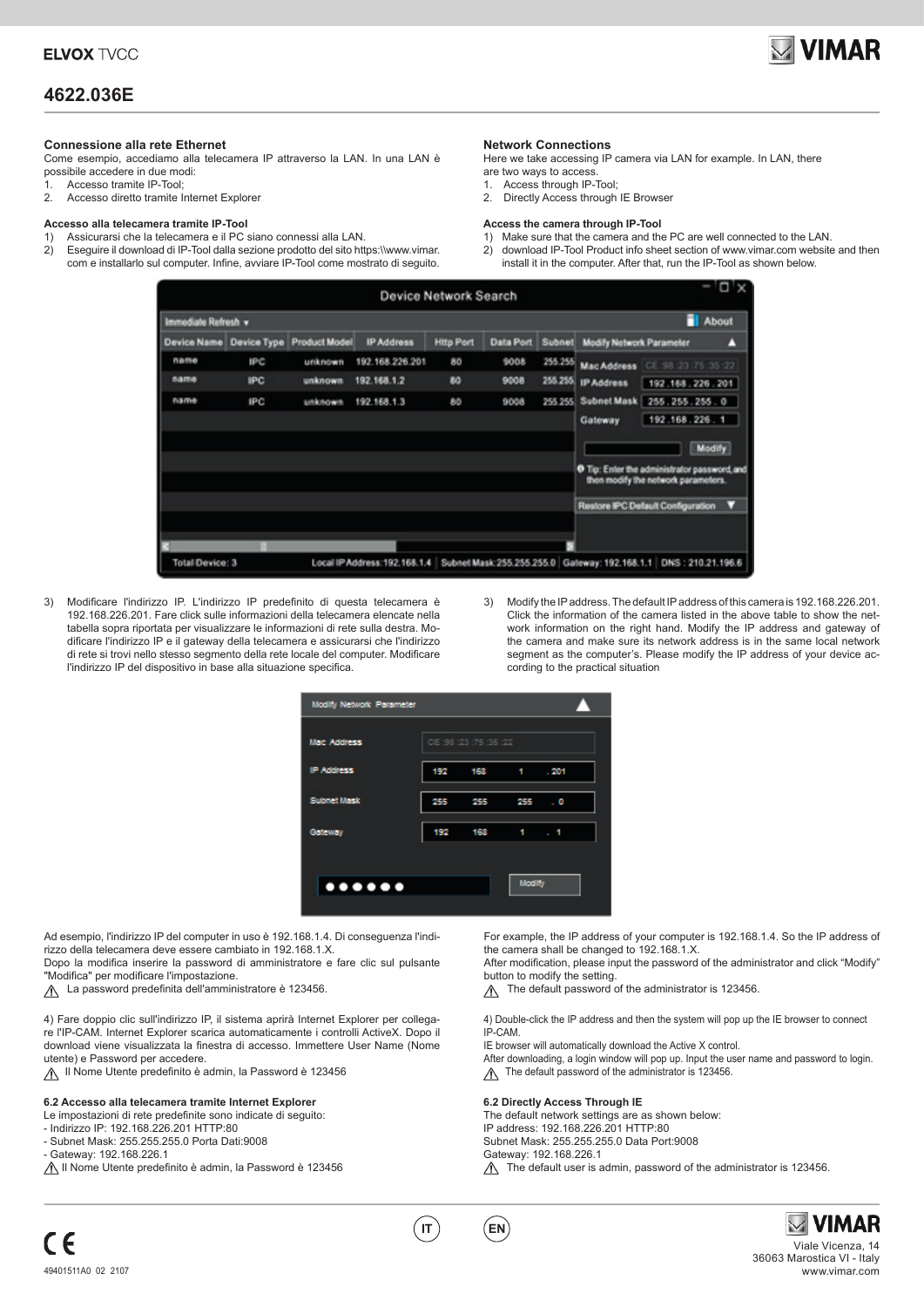

# **4622.036E**

### **Specifiche / Specifications**

| 4622.036E                                |                                                                                            |                                                                                                                                                   |
|------------------------------------------|--------------------------------------------------------------------------------------------|---------------------------------------------------------------------------------------------------------------------------------------------------|
| <b>Telecamera</b><br>Cam                 | Sensore/Sensor                                                                             | 1/2,7" CMOS Scansione Progressiva 5 Mpixel / 5 Mpx progressive scan                                                                               |
|                                          | Pixel immagine/Pixel image                                                                 | 2592 × 1944                                                                                                                                       |
|                                          | Otturatore elettronico/<br><b>Electonic shutter</b>                                        | 1/25s ~ 1/100'000s / AUTO                                                                                                                         |
|                                          | Sensibilità/ Sensitivity                                                                   | 0,00 85lux @F1.2, AGC ON; 0 lux (IR led ON)                                                                                                       |
|                                          | Obiettivo/Lens                                                                             | 3,6 mm @F2.0 (79°)                                                                                                                                |
|                                          | Diaframma automatico/<br><b>Automatic screen</b>                                           | Diaframma fisso / Fixed focus                                                                                                                     |
|                                          | Tipo di attacco/Fixing type                                                                | M12                                                                                                                                               |
| Immagine<br>Image                        | <b>Compressione Video/</b><br>Video compression                                            | H.264 - H.265                                                                                                                                     |
|                                          | <b>Risoluzione/Resolution</b>                                                              | 5 Mpx (2592 x 1944), 2K (2560 x 1440), 1080p (1920 x 1080), 720p (1280 x 720), D1, CIF, 480 x 240                                                 |
|                                          | <b>Bit Rate</b>                                                                            | 64 Kbps $\sim$ 5 Mbps                                                                                                                             |
|                                          | Frame rate primario<br>Primary frame rate<br>Frame rate secondario<br>Secondary frame rate | 20 Fps (2592 x 1944)<br>30 Fps (2560 x 1440)<br>30 Fps (1920 x 1080)<br>30 Fps (1280 x 720)<br>15 Fps (1280 x 720)<br>30 Fps (D1)<br>30 Fps (CIF) |
|                                          |                                                                                            | 30 Fps (480 x 240)                                                                                                                                |
|                                          | <b>Codifica/Codification</b>                                                               | <b>VBR/CBR</b>                                                                                                                                    |
|                                          | Qualità/Quality                                                                            | Livello/Level VBR 5, CBR illimitato/unlimited                                                                                                     |
| <b>Connessioni</b><br><b>Connections</b> | <b>Network</b>                                                                             | <b>RJ45</b>                                                                                                                                       |
|                                          | <b>Uscita Video CVBS/</b><br><b>CVBS video output</b>                                      | No                                                                                                                                                |
|                                          | SD card                                                                                    | Si non inclusa (128 GB max) / Yes not included (128 GB max)                                                                                       |
|                                          | <b>RS485</b>                                                                               | No                                                                                                                                                |
|                                          | Audio In/out                                                                               | 1/0 (MIC integrato / Integrated MIC)                                                                                                              |
|                                          | Allarme/Alarm In/out                                                                       | 0/0                                                                                                                                               |
| <b>Funzioni</b><br><b>Functions</b>      | <b>Funzioni/Fucntions</b>                                                                  | DWDR, smart IR, ROI, 3D-DNR, mask, motion, HLC, BLC, defog                                                                                        |
|                                          | Sorveglianza remota/<br>remote control                                                     | Browser IE, CMS per controllo da remoto / CMS for remote control                                                                                  |
|                                          | Utenti online/Online users                                                                 | 4 utenti, supporta la trasmissione su più flussi in tempo reale / 4 users, transmission supported on more flux in real time                       |
|                                          | Protocollo di rete/<br>Network protocol                                                    | UDP, IPv4, IPv6, DHCP, NTP, RTSP, PPPoE, DDNS, SMTP, FTP, HTTP, 802.1x, UPnP, HTTPs, QoS                                                          |
|                                          | Compatibilità/Compatibility                                                                | Onvif                                                                                                                                             |
|                                          | Archiviazione/Storage                                                                      | Archiviazione remota / Remote storage                                                                                                             |
|                                          | Giorno/Notte / Day&Night                                                                   | <b>ICR</b>                                                                                                                                        |
| Altro<br>Other                           | PoE                                                                                        | SI / Yes (IEEE802.3 af)                                                                                                                           |
|                                          | Range IR                                                                                   | 20-30 m                                                                                                                                           |
|                                          | Grado/Degree IP                                                                            | IP67                                                                                                                                              |
|                                          | Range temperatura/<br>Temperature range                                                    | -30° C + 60°C con umidità inferiore a 90% / with humidity lower than 90%                                                                          |
|                                          | Alimentazione/Power supply                                                                 | 12 Vdc - 300mA / PoE                                                                                                                              |
|                                          | <b>Consumi/Consumptions</b>                                                                | 3,6W                                                                                                                                              |
|                                          | Dimensioni/Dimensions (mm)                                                                 | Ø 95x83                                                                                                                                           |
|                                          | Peso/Weight (g)                                                                            | 445                                                                                                                                               |
|                                          | Note                                                                                       | RTSP, multi-stream, staffa inclusa/ bracket included                                                                                              |

**IT EN**